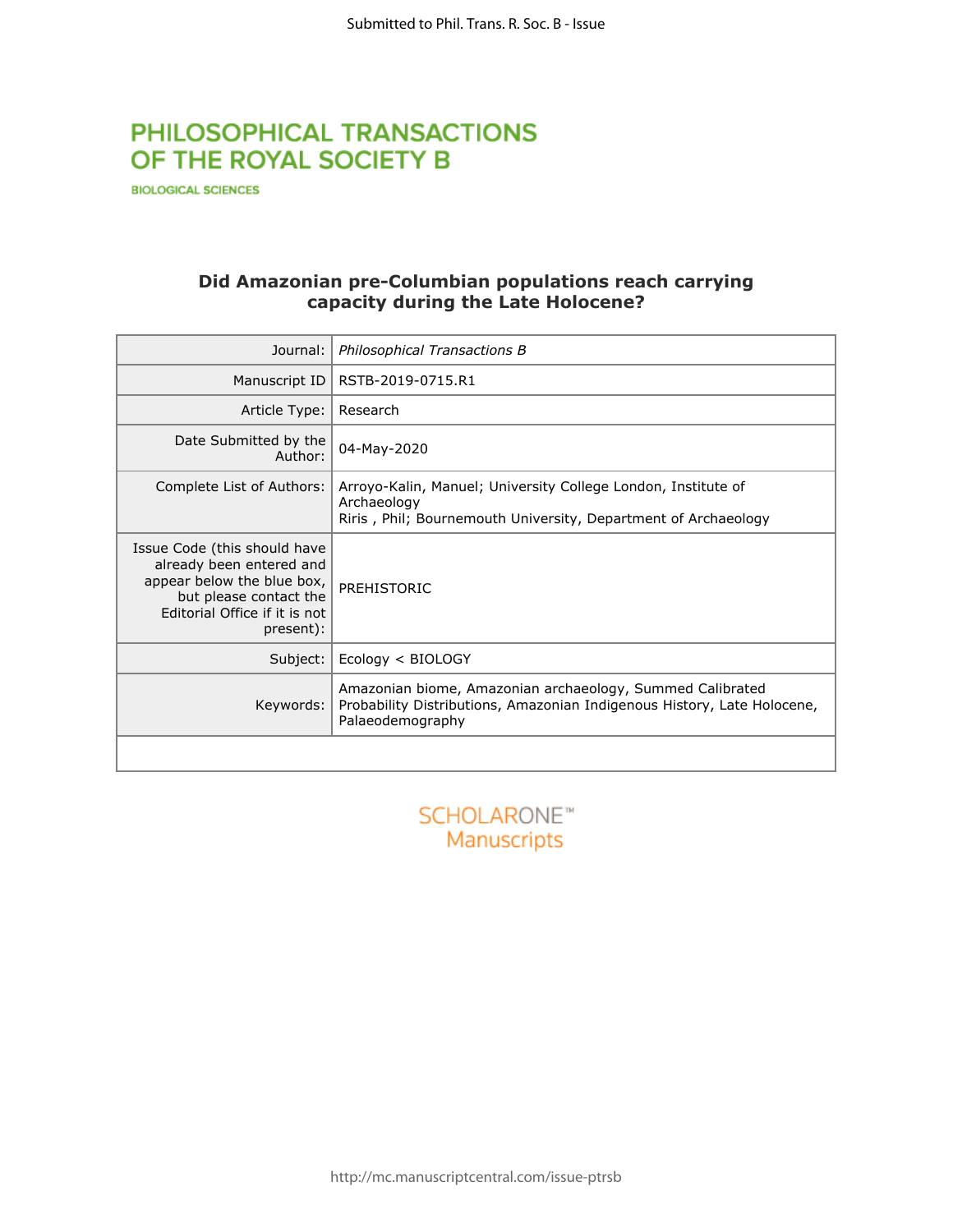$\mathbf{1}$ 

### **Author-supplied statements**

Relevant information will appear here if provided.

### *Ethics*

*Does your article include research that required ethical approval or permits?:* This article does not present research with ethical considerations

*Statement (if applicable):* CUST\_IF\_YES\_ETHICS :No data available.

#### *Data*

*It is a condition of publication that data, code and materials supporting your paper are made publicly available. Does your paper present new data?:* Yes

*Statement (if applicable):* All data and code is available in the supplementary materials

#### *Conflict of interest*

I/We declare we have no competing interests

*Statement (if applicable):* CUST\_STATE\_CONFLICT :No data available.

#### *Authors' contributions*

This paper has multiple authors and our individual contributions were as below

#### *Statement (if applicable):*

present new data?:<br>
le in the supplementary materials<br>
ompeting interests<br>
o data available.<br>
Abors and our individual contributions were as<br>
ton radiocarbon database with help from PR, N<br>
co-wrote the manuscript. PR desig MAK compiled the R\_Amazon radiocarbon database with help from PR, MAK & PR conceived the argument of the paper and co-wrote the manuscript. PR designed the R code and undertook all data analyses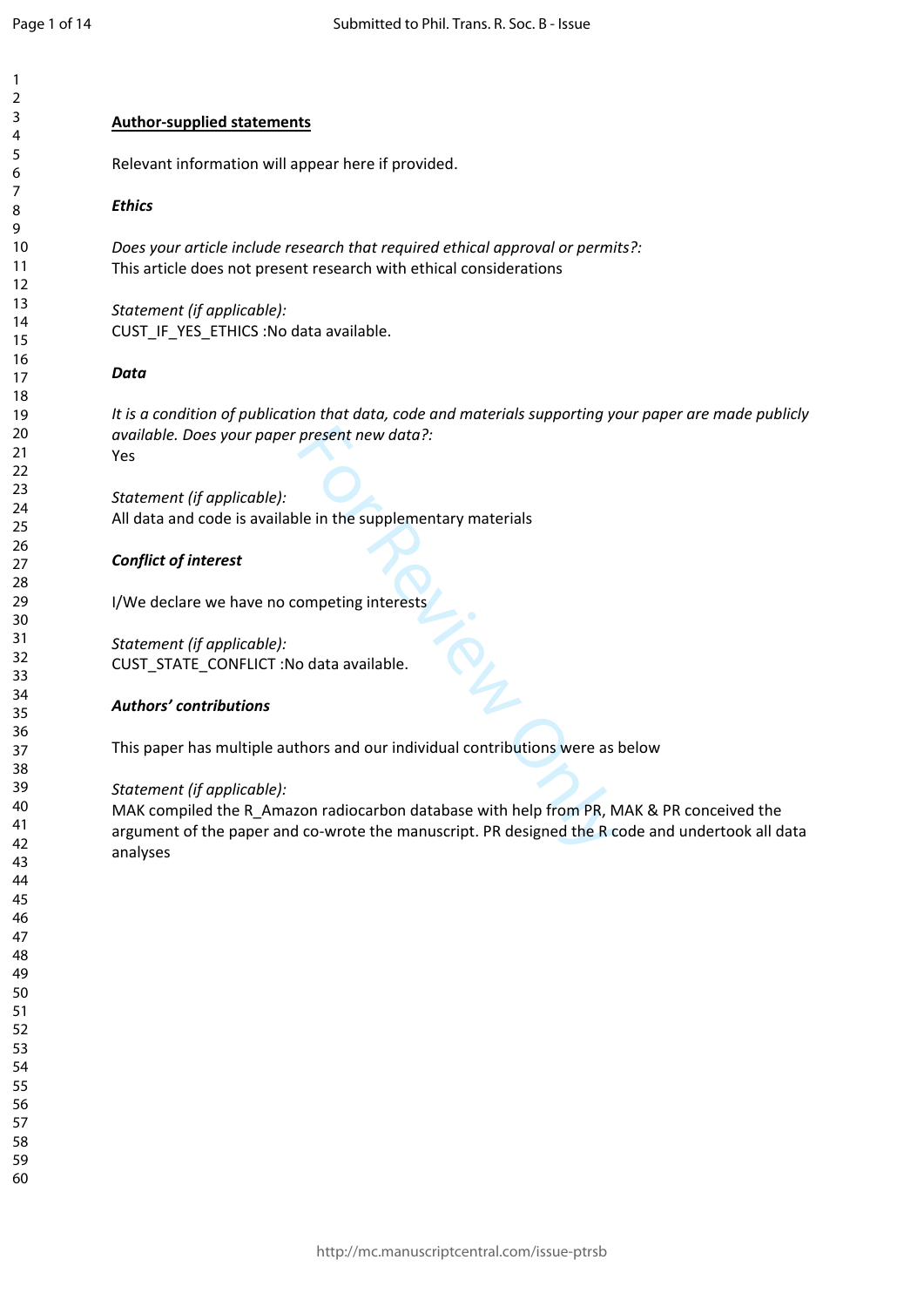## **Did pre-Columbian populations of the Amazonian biome reach carrying capacity during the Late**

 

> 4 Manuel Arroyo-Kalin<sup>1</sup> 5 Philip Riris<sup>2</sup> UCL Institute of Archaeology, 31-34 Gordon Square, London WC1H 0PY

 <sup>2</sup>Institute for Modelling Socio-Environmental Transitions, Bournemouth University, Poole BH12 5BB

## **Abstract**

**Holocene?**

wun archaeological record of the Amazon basire<br>
long-standing premise of a pristine tropical<br>
major biome-scale cultural and technological t<br>
major biome-scale cultural and technological t<br>
stimated on the basis of unrelia 11 The increasingly better-known archaeological record of the Amazon basin, the Orinoco basin, and the 12 Guianas both questions the long-standing premise of a pristine tropical rainforest environment and 13 also provides evidence for major biome-scale cultural and technological transitions prior to European 14 colonisation. Associated changes in pre-Columbian human population size and density, however, are 15 poorly known and often estimated on the basis of unreliable assumptions and guesswork. Drawing on 16 recent developments in the aggregate analysis of large radiocarbon databases, here we present and 17 examine different proxies for relative population change between 1050 BC and AD 1500 within this 18 broad region. By using a robust model-testing approach, our analyses document that the growth of 19 pre-Columbian human population over the 1,700 years prior to European colonisation adheres to a 20 logistic model of demographic growth. This suggests that, at an aggregate level, these pre-Columbian 21 populations had likely reached carrying capacity (however high) before the onset of European 22 colonisation. Our analyses also demonstrate that this aggregate scenario shows considerable 23 variability when projected geographically, which bears on our overall understanding of the resilience 24 of past human food procurement strategies. Lastly, our results provide important insights into pre-25 Columbian demographic trends and offer novel perspectives on demic expansions, language 26 diversification, and subsistence intensification in the Amazonian biome during the late Holocene.

 **Keywords:** Amazonian biome, Amazonian archaeology, Palaeodemography, Summed Calibrated 29 Probability Distributions, late Holocene

31 In the broad lowland region of the Amazon basin, the Orinoco, and the Guianas, the late Holocene is 32 widely regarded as a crucial timeframe for the amplification of anthropic landscape transformations 33 [1–3]; the emergence of long-lived and widespread archaeological traditions [4]; and the 34 diversification of important indigenous language families [5–7]. These and other processes, including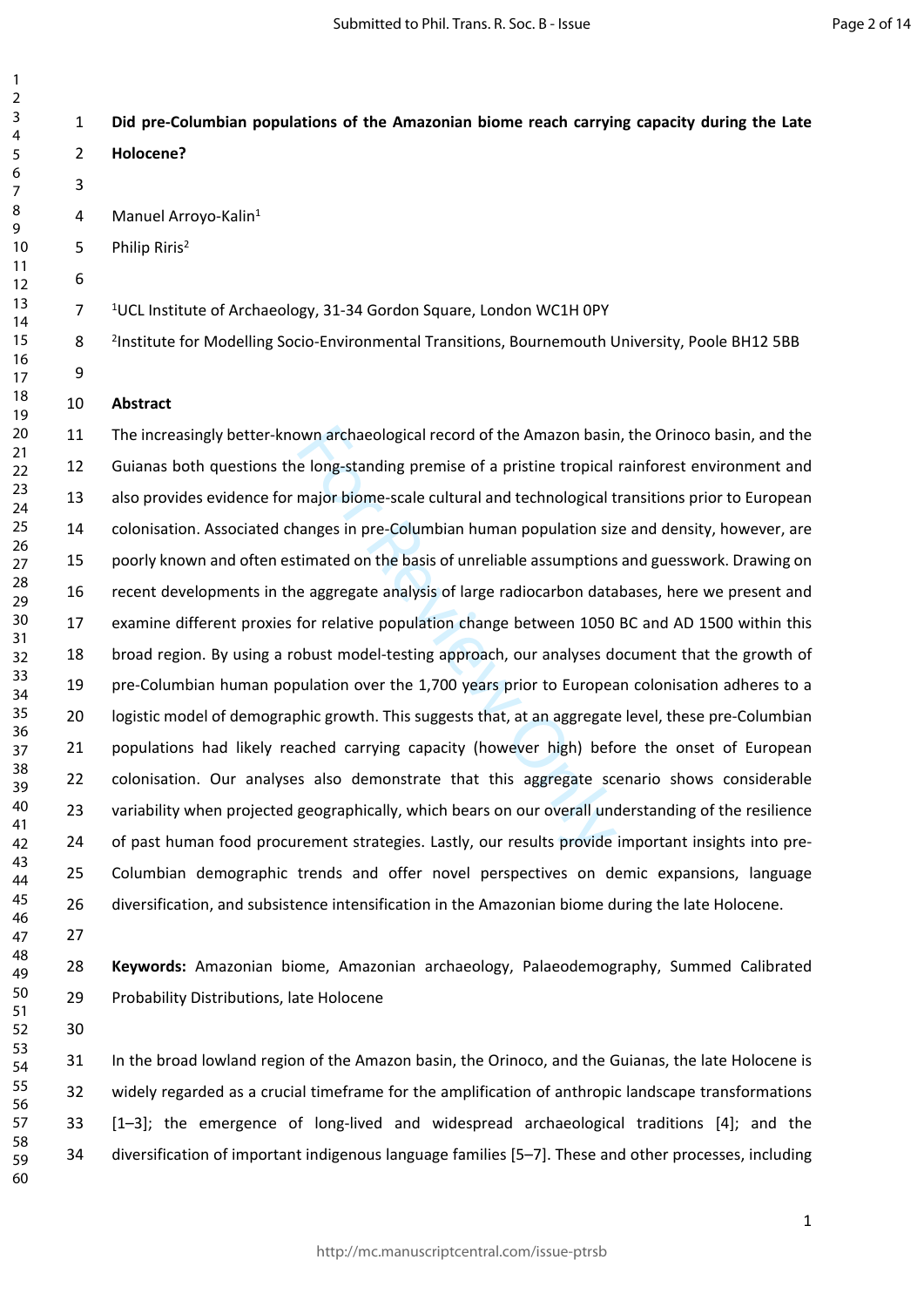Page 3 of 14

14

1 increased social integration [8] and agricultural intensification [9–13], cannot be explained through 2 appeal to mechanistic cause and effect nor detached from historical contingency. Indeed, 3 archaeological research shows that the relationship between language families and specific 4 archaeological material culture traditions is complex and multidirectional, likely overlapping only 5 partially over space and time [5]. It also documents multiple forms of niche construction that, in 6 aggregate, cannot be attributed to a single cultural determinant, however defined. All such processes, 7 however, are *per force* demographically-sensitive phenomena: simply put, the size of human 8 populations bears on how novel human niches are formed, how traditions of material culture evolve, 9 why people intensify food production, and how new languages diversify within a language family. 10 Hence, aside from relying on archaeological, environmental, or linguistic evidence to ascertain or infer 11 an onset for these processes (which often limits us to "as early as" narratives), we argue that an 12 appreciation of underlying demographic trends is essential to assess how they likely unfolded in pre-13 Columbian history.

ses (which often limits us to "as early as" nateled mographic trends is essential to assess how<br>on, and demise of South American native po<br>played a pivotal role in scholarly discussions of<br>Columbian demographic fluctuation 15 Although the rise, expansion, and demise of South American native populations from the time of 16 European colonisation has played a pivotal role in scholarly discussions over several decades [14–19], 17 our understanding of pre-Columbian demographic fluctuation for the Amazonian biome is at best 18 limited. A recent approach to infer prehistoric demographic change is the use of time-series based on 19 the summed probability distribution (SPD) of calibrated radiocarbon dates associated with 20 archaeological evidence. SPD-based studies assume that the frequency of calibrated radiocarbon 21 dates over time can be examined as a proxy of relative change in population size. SPD-based studies, 22 therefore, quantify the overall probability of distinctive occupation events that took place in a defined 23 geography as a proxy for relative population fluctuation. In the Amazon basin, a number of studies 24 have explored putative links between SPDs and the formation of anthropic landscapes, relationships 25 between palaeoecology and broad spatio-temporal patterns of human occupation, and the resilience 26 of pre-Columbian livelihoods [12,20,21]. These studies, however, have either relied on very small 27 datasets or eschewed explicit model-testing to assess whether fluctuations in the constructed SPD 28 time series constitute demographic shifts worthy of attention [22]. While this is partly an outcome of 29 a lower intensity of archaeological research in the region, resulting in fewer and heterogeneously 30 distributed radiocarbon dates compared to other world regions, the importance of employing large 31 datasets and a model-testing approach [23–26] is underscored by a more recent study [27] that 32 identifies links between multiple phases of middle Holocene demographic downturn and high climatic 33 variability in South America. This study demonstrates that following a middle Holocene demographic 34 nadir, sharp population growth in South America started around the 4<sup>th</sup> millennium BP, a finding that 48 49 50 51 52 53 54 55 56 57 58 59 60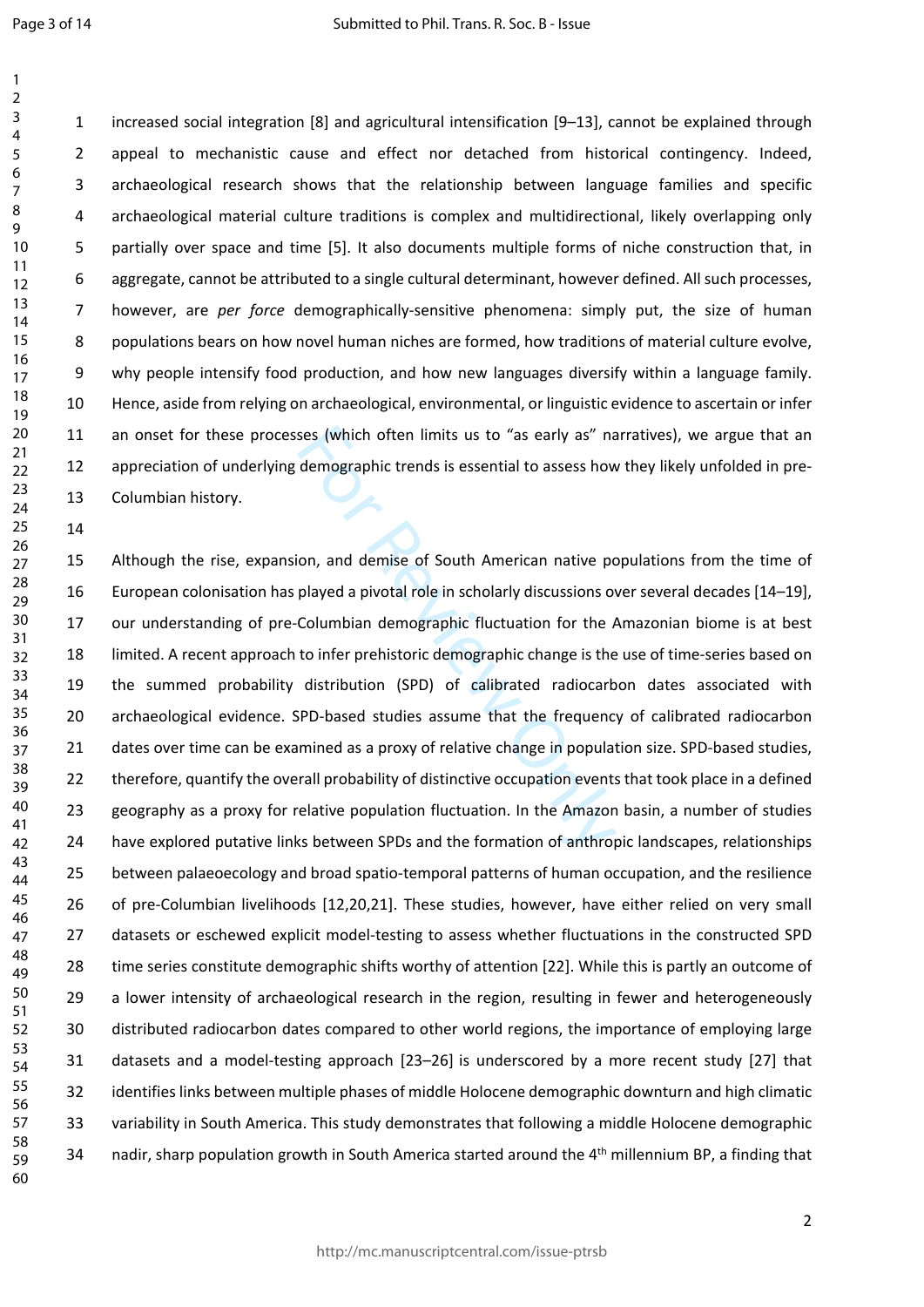1 is consonant with suggestions that between 5.5 and 2.0 ka BP South America witnessed exponential 2 human population growth [28].

ian period, 3000-500 BP (i.e. 1050 BC to AD 15<br>sting and derived measures, based on near<br>gical remains, reveal demographic patterns du<br>have important implications for evaluating cy.<br>The trends we document permit discu<br>ed i 4 Did the pre-Columbian human population of the humid tropical lowlands of northern South America 5 continue to grow (exponentially) until the onset of European colonisation in the 16<sup>th</sup> century AD? This 6 is an important implicit assumption of the recent wave of Amazonian research that has sought to 7 reject a determining role for so-called environmental limitations to population growth [1,29]. 8 However, by and large it remains an empirically underexamined assumption with significant 9 implications for reconstructions of pre-Columbian cultural history. Here we approach this question 10 through the analysis and discussion of an SPD-based demographic proxy of relative population change 11 during the late pre-Columbian period, 3000-500 BP (i.e. 1050 BC to AD 1500; we use calibrated BC/AD 12 instead of BP). Model testing and derived measures, based on nearly 1,400 radiocarbon dates 13 associated with archaeological remains, reveal demographic patterns during the Late Holocene that 14 are highly distinctive and have important implications for evaluating competing accounts of pre-15 Columbian cultural history. The trends we document permit discussing whether exponential 16 population growth prevailed into the millennia immediately prior to European colonisation and also 17 expand our understanding of the demographic dimension of multiple pre-Columbian phenomena, 18 including linguistic diversification, human-induced environmental impact, and the resilience of pre-19 Columbian lifeways.

**Materials and Methods**

 

> 23 We compiled a database of georeferenced radiocarbon dates (hereafter RAmazon, see *Supplementary Material.3*) from an exhaustive and ongoing survey of the extant grey and academic 25 literature in the Amazonian biome. This survey was initiated by the lead author over 15 years ago and 26 has been supported by the UCL Institute of Archaeology since 2011. While unlikely to represent all 27 archaeological radiocarbon dates obtained since the availability of radiometric dating, we are 28 confident that RAmazon represents the vast majority of them. As is becoming a standard hygiene 29 protocol in the aggregate analysis of radiocarbon data [23,24], we withheld from our analyses 30 radiocarbon dates whose errors exceed ±200 years, as well as dates whose calibrated age range 31 extend into the present at 2σ. Almost 2,000 usable radiocarbon determinations, spanning from 32 approximately 14 ka <sup>14</sup>C BP to the present, resulted from these efforts. Here, we focus on the dates 33 that fall within the final three millennia (younger than 1050 BC) in a broad region (*[Figure](#page-7-0) 1a*) defined 34 by the major western tributaries of the Amazon basin, the Orinoco basin, and the Guianas. This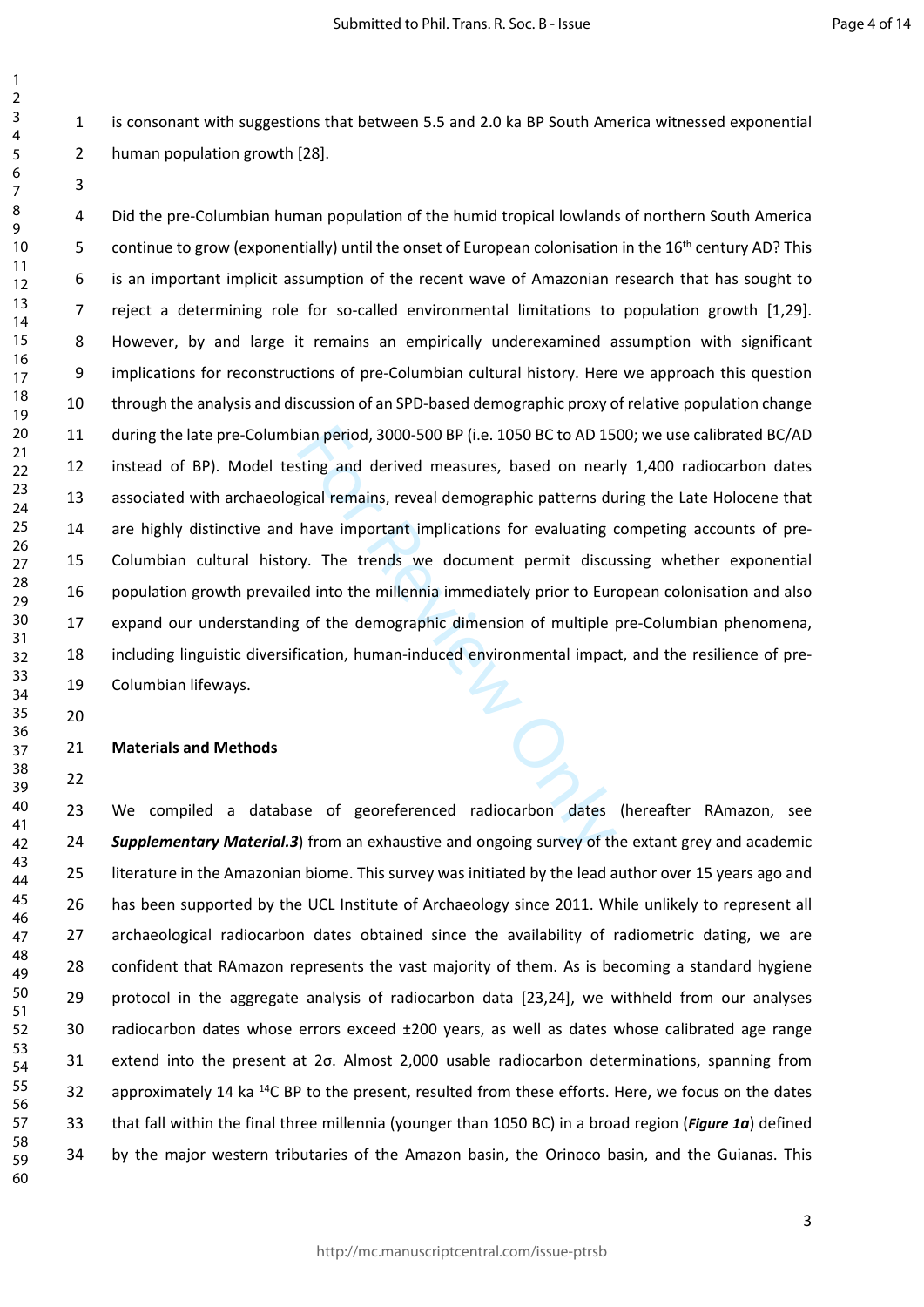11

1 extensive region is regarded as the geographical setting for the diversification of Arawakan 2 (Maipurean) languages, as indexed by the spatial distribution of distinctive modelled-incised 3 archaeological pottery and extant speakers of these languages [6]. Two other similarly extensive 4 archaeological ceramic traditions -the Amazonian Polychrome tradition and Incised-Punctate 5 tradition/Arauquinoid series- are considered indexical of the expansion of Tupi-Guarani and Carib 6 languages starting in the late first to early second millennium AD [15]. For our period of interest (1000 7 BC – AD 1500), the RAmazon database includes 1,393 usable radiocarbon determinations from 375 8 separate archaeological sites. Of these, 46 sites (185 dates, concentrated in modern French Guiana) 9 cannot be accurately georeferenced based on published data: below we exclude these sites from our 10 spatial tests but include the dates in other graphic summaries.

nd analysis of this dataset were carried out in R<br>
efor reproducing our analyses accompanies this<br>
ecommendations for tropical settings laid ou<br>
ntCal13 [32] and SHCal13 [33], with combine<br>
oid skewing the probability of s 12 Calibration, aggregation, and analysis of this dataset were carried out in R using the package '*rcarbon'*  13 version 1.3.1 [30]. The code for reproducing our analyses accompanies this manuscript (see *SM.2)*. For 14 calibration we followed recommendations for tropical settings laid out by Marsh et al. [31] and 15 employed a 50/50 mix of IntCal13 [32] and SHCal13 [33], with combined uncertainties calculated in 16 quadrature. In order to avoid skewing the probability of specific calendar date ranges and creating 17 abrupt spikes in the summed probability distributions at points where the calibration curve is steep 18 [24,34] we have not normalised the post-calibration probability densities. To facilitate a broad 19 understanding of the structure of this dataset, we visualise the calibrated dates employing two 20 complementary techniques: Summed Calibrated Probability Distributions (SPDs) and Composite 21 Kernel Density Estimates (CKDEs). In the case of the former (*Figure 1b, [Figure 2](#page-8-0) a*), and in order to 22 examine expectations derived from prior research [20,27,28], we attempted to fit our SPD time-series 23 to exponential (reflecting population growth with unlimited resources) and logistic (reflecting a 24 decreasing rate of population growth as resources become scarce) models. To this end, we simulated 25 and back-calibrated *n* random dates, where *n* is the number of bins, before summing their calibrated 26 probability distributions. This procedure was repeated 999 times to generate a theoretical confidence 27 envelope for the null model from the distribution of simulated SPDs, permitting both comparison with 28 the empirical SPD [25,30] and identification of demographic shifts that, by exceeding the confidence 29 envelope, indicate population upturns and downturns beyond the expectations of the model [23,24]. 30 We also deployed CKDEs, a more recent alternative to SPDs [35,36], that advantageously minimise 31 calibration "noise" and provides complementary estimates of sampling- and calibration-derived 32 uncertainty over time. We also derived geometric growth rate estimates from the CKDEs (*[Figure](#page-7-0) 1* **c** 33 and *1d*). The SPD, CDKE, and estimated growth rates were all produced with a running mean, kernel 54 55 56 57 58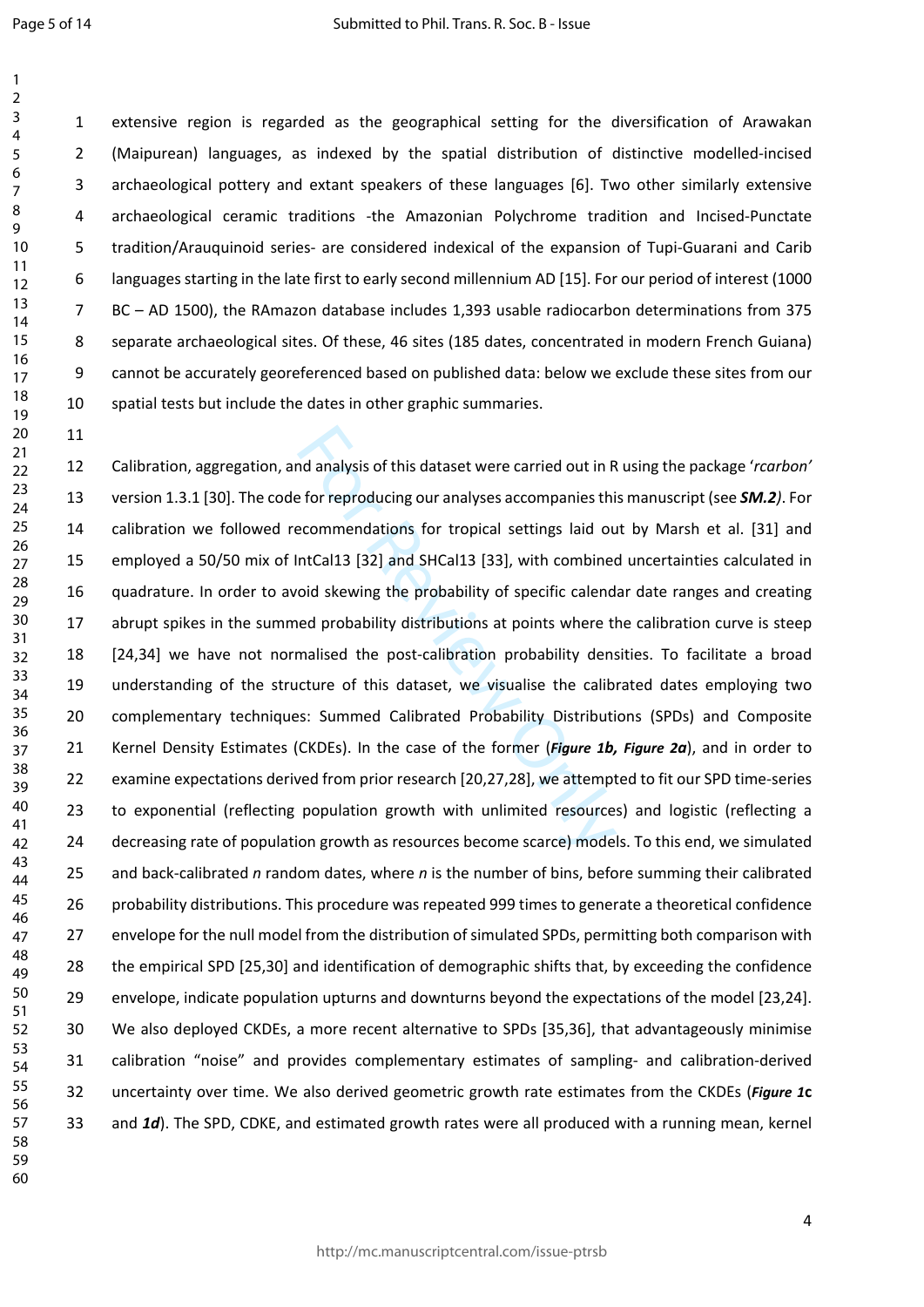1 bandwidth, or backsight of 50 years. These summary measures of the dataset structure are shown in

## *[Figure](#page-7-0) 1a-d* and *[Figure 2](#page-8-0)a*.

 

> ue meaning of these subsets of radiocarbon d<br>
> is *a priori* units of analysis [22,24]. For instance,<br>
> rchaeological parameters (e.g. subsistence the propings that are relevant to specific time s<br>
> sime slices and, hence, to 4 Model fitting of SPDs and CKDEs provide only aggregate measures of dataset structure that do not 5 take into consideration variation in the spatial density of <sup>14</sup>C dates. Given the highly uneven 6 geographical distribution of our dataset (*[Figure](#page-7-0) 1a*), there is a high likelihood that certain subsets of 7 the data will depart more markedly from other spatially proximate and chronologically contemporary 8 subsets. Grouping radiocarbon data into marked subsets for use in *non-parametric permutation testing* of the marks with Monte Carlo methods [27,37] is a frequently-used solution to test for the 10 effects of uneven geographic structure. A major point of contention with this approach, however, is 11 the representativity and true meaning of these subsets of radiocarbon dates in archaeological terms 12 and, hence, their validity as *a priori* units of analysis [22,24]. For instance, subsets of dates established 13 on the basis of specific archaeological parameters (e.g. subsistence type, a given archaeological 14 ceramic style) create spatial groupings that are relevant to specific time slices but potentially entirely 15 irrelevant to prior or later time slices and, hence, to overall palaeodemographic processes at regional 16 scale. To circumvent the need to manually partition RAmazon, we employed *spatial permutation testing* (*[Figure 2](#page-8-0)b, Figure SM.1*) under a null assumption of homogeneous growth [38,39]. We 18 proceeded by shuffling date locations in the place of bins. We permuted 10,000 times to ensure robust 19 results. In addition to the calibration and binning procedure, we relied on an additional free parameter 20 whose final value we arrived at through multiple sensitivity analyses: the bandwidth size for deriving 21 local growth models. We tested seven ranges from 50-600 km, increasing in 100 km intervals for each 22 above 100 km. The shortest ranges represent extremely small areas in the context of the study region 23 as a whole, while the largest verges on half the median inter-site distance in the RAmazon dataset. 24 We found that a mid-range spatial bandwidth of 250 km represents an acceptable balance between 25 the distribution of the data and the goal of studying broad-scale patterns in a study region of this size. 26 This procedure enabled us to investigate differences in growth patterns between adjoining 100-year 27 blocks, which we label A to Y (i.e. 200-year time slices, see Weninger et al. [34]), for a total of twenty-28 four comparisons. Following Crema et al. [38], we report q-values alongside p-values to detect *hot* 29 (*cold*) spots*, i.e.* locations where the observed local growth rate is *higher* (*lower*) than the randomised 30 set, while guarding against incorrectly rejecting or failing the null hypothesis of growth (see *SM.1*).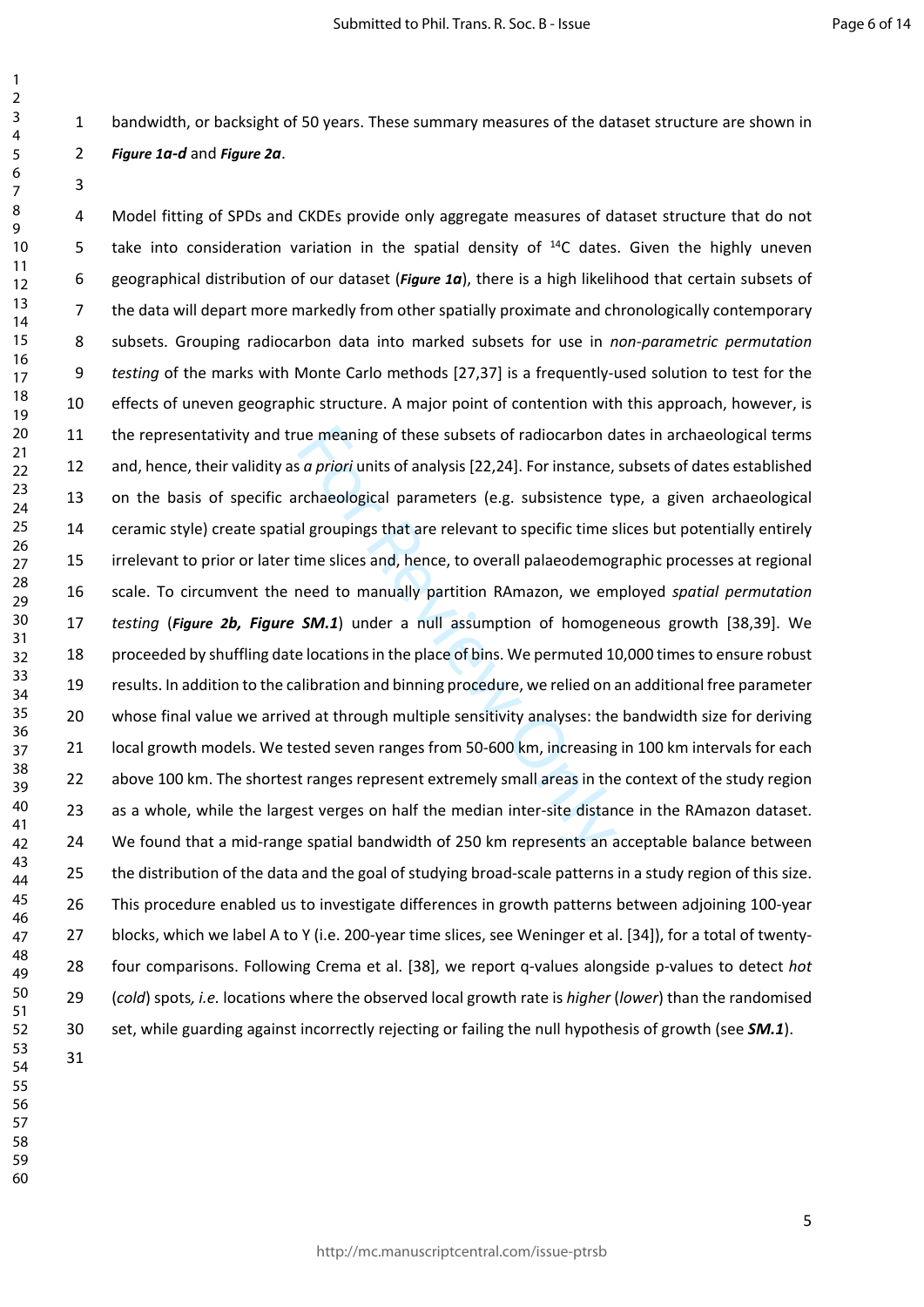$\mathbf{1}$  $\overline{2}$  $\overline{3}$  $\overline{4}$ 



<span id="page-7-0"></span> employed in this study. b) The late pre-Columbian 14C record fitted to a global exponential model, with a significance envelope derived from 1,000 Monte Carlo simulations. Note globally statistically-significant departures (p=0.0031) from the null hypothesis of exponential population growth produced by locally significant departures around 400-300 BC and AD 1000-1200. The downturn around 1400 AD is an edge effect. c) Bootstrapped composite kernel density estimate and, d) first derivative (rate of change) with confidence intervals of the bootstrapped composite kernel density estimate, identifying four uneven phases of rapid pre- Columbian population growth starting around 300 BC.

#### **Results and Discussion**

13 Our results offer novel insights and comparative information on pre-Columbian human population 14 growth rates in the Amazonian biome during the late Holocene. At first glance, the SPD between 1050 15 BC – AD 1500 **([Figure 1](#page-7-0) b**) fits into the overall pattern of Late Holocene exponential demographic growth 16 suggested by prior research [27,28]. However, model testing also reveals a statistically-significant ( *p* = 17 0.031) departure from the fitted exponential model. Our CKDE (**[Figure 1](#page-7-0)** *d*), in turn, identifies up to four 18 potential periods of relatively rapid population growth starting around 300 BC in the aggregate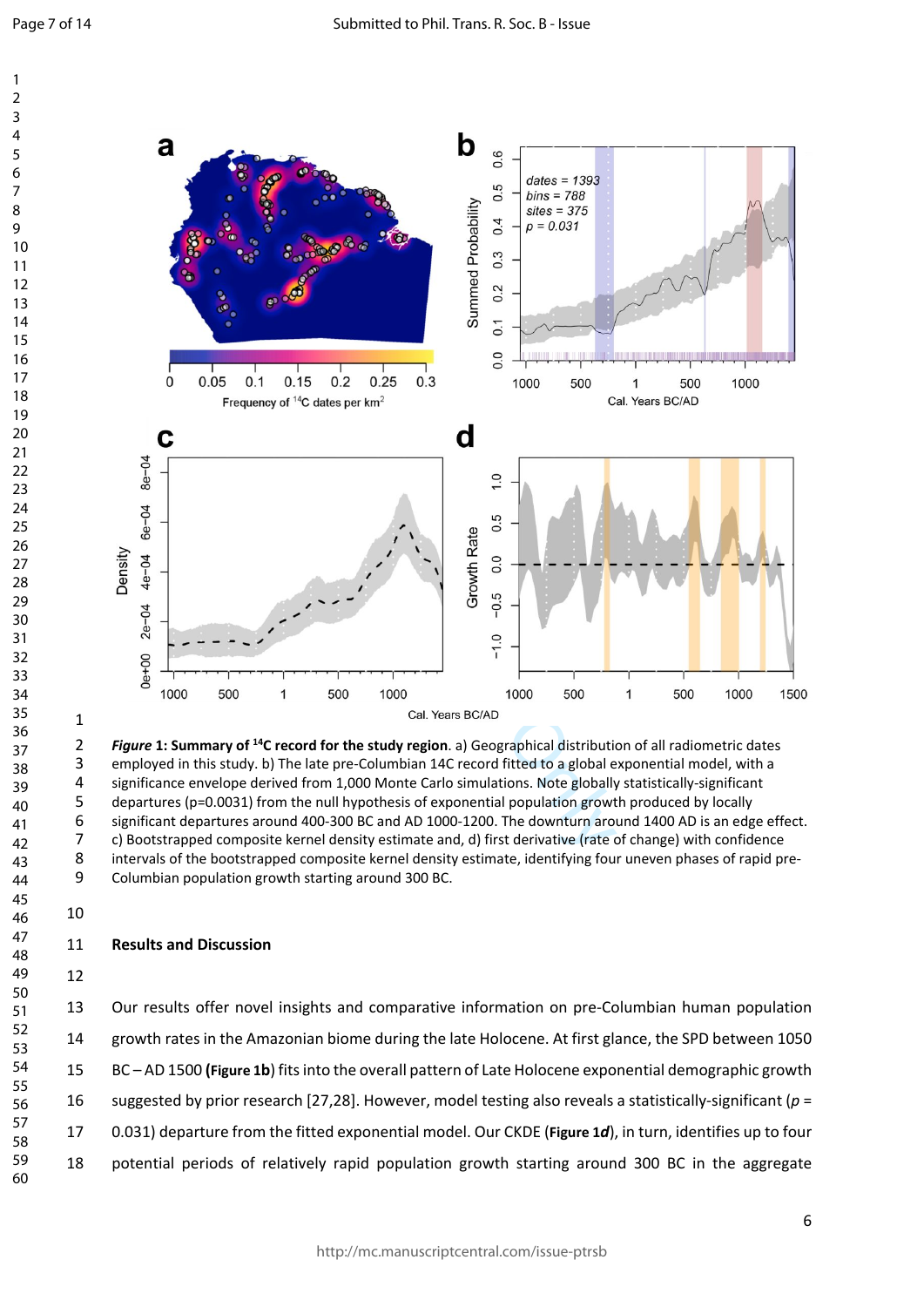1 dataset, an observation that is consistent with a previously-documented "stepped" pattern of late 2 Holocene population growth [20]. We hypothesised that the most persistent significant departure (at 3 95% confidence) from the exponential model marks a potential demographic regime shift, and, on the 4 basis of the CKDE curve, we tested a composite exponential-logistic model with a breakpoint at 2200 5 cal BP (or its BC/AD equivalent). The evident fit (*[Figure 2](#page-8-0)***a**), which controls for the majority of late 6 Holocene variation in our demographic proxy, suggests population growth in the Amazonian biome 7 was not fully exponential during the last 1700 years before European colonisation. Rather, our 8 population proxy adheres much more closely to a logistic curve characterised by a) overall rapid 9 population growth until c. 1200 AD, and b) overshoot and stabilisation at carrying capacity during the 10 final centuries before European colonisation.

Example 19 and the logistic model is largely adhered to, all things<br>deviations in local growth rates. Figure 2b, b<br>c growth patterns in a total of twenty-four con<br>using letters from A to Y. Each of these referse<br>ntennial-s 12 Given that, in aggregate, the logistic model is largely adhered to, all things being equal we might expect 13 few statistically significant deviations in local growth rates. *Figure 2b*, however, highlights spatially 14 heterogenous demographic growth patterns in a total of twenty-four comparisons. We refer to these 15 comparisons as time slices using letters from A to Y. Each of these refers to a comparison of growth 16 rates between adjacent centennial-scale blocks rather than a period of a century. For example, time 17 slice F-G compares change in growth rates between 550-450 BC (block F) and 450-350 BC (block G). 18 For ease of writing, we employ the median dates of each set of blocks when reporting change over 19 time, i.e. we refer to time slice F-G simply as 500-400 BC.



<span id="page-8-0"></span>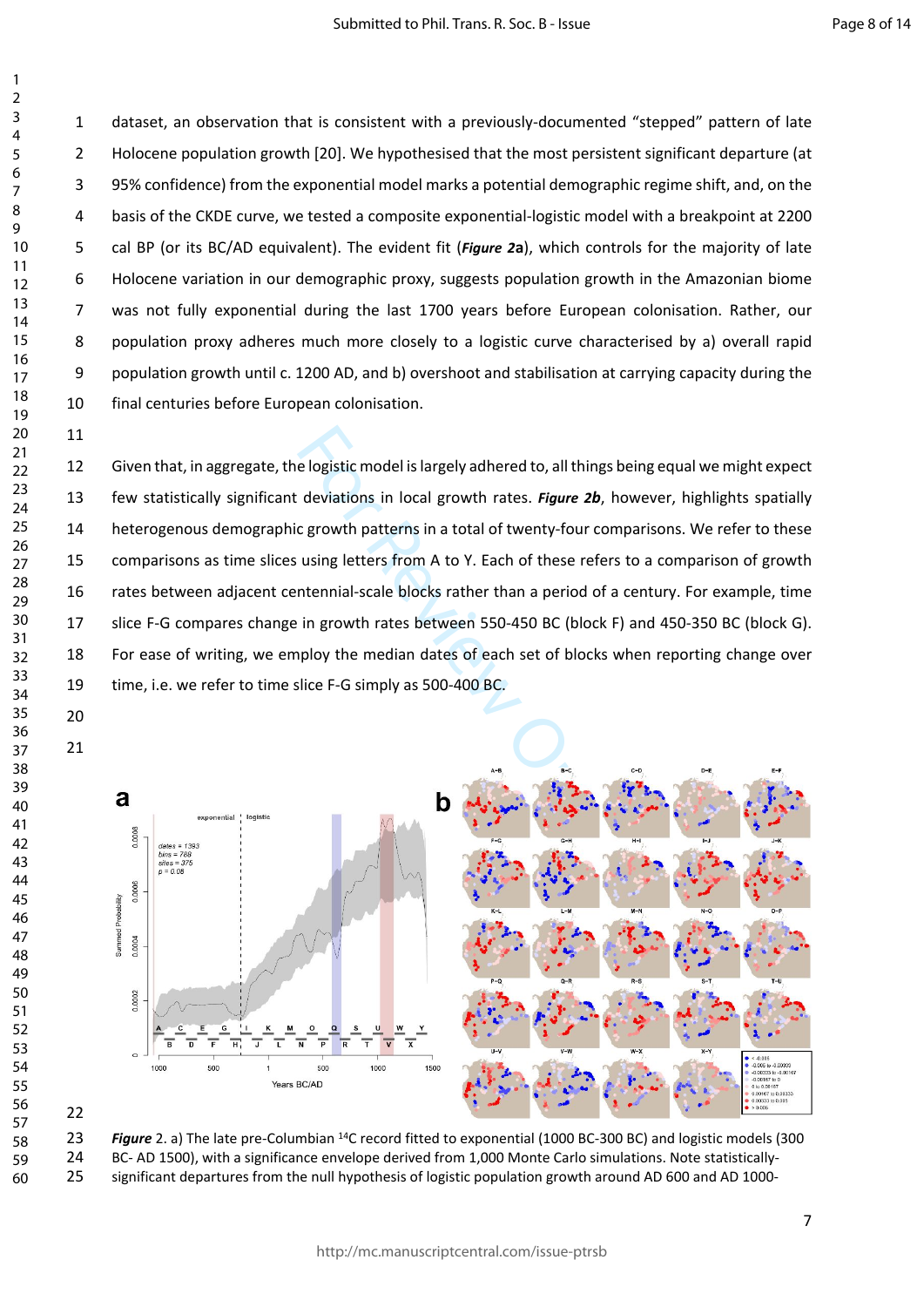1200. b) Raw growth rates (dimensionless) based on 10,000 spatial permutations, comparing local growth rates between adjoining 100-year (letters A-Y). General adherence to a logistic model in the global test can be explained with recourse to spatially-variable growth rates counterbalancing each other over time.

en northern Guianas (slice H-I). For this time rang<br>basin, the southwestern, middle, central, and l<br>the debut of occupations characterised by po<br>de of Amazonia), or associated with the Incis<br>oread tradition is generally as 5 Comparison of *Figures 1b, 2a* and *2b* reveals that significant biome-wide population decline observed 6 around ~400-200 BC in the SPD masks subregions within the biome that witnessed significant 7 population growth (slice G-H. Significant to p < 0.05, see *Figure* **SM.1**). If we follow these through the 8 spatially-represented time series, it would appear that they "consolidate" into a global pattern of 9 growth in the final two centuries of the first millennium BC (slice I-J), a pattern sufficiently robust to 10 extend into western Amazonia by AD 1 (slice J-K). This pattern provides further support for our claim 11 that a demographic regime shift ensues and, importantly, identifies raw population growth earlier in 12 the middle Orinoco and the northern Guianas (slice H-I). For this time range, archaeological artefactual 13 evidence from the Orinoco basin, the southwestern, middle, central, and lower Amazon, as well as the 14 upper Ucayali basin, record the debut of occupations characterised by pottery variously described as 15 Barrancoid-Saladoid (outside of Amazonia), or associated with the Incised-rim tradition (within the 16 Amazon basin). This widespread tradition is generally associated with the diversification of Arawakan 17 languages [6,8,40]. Contrary to received accounts [15], the earlier growth northeast of the Amazon 18 basin ([Figure 2](#page-8-0)b, slices I-J and J-K) suggests that this demographic pattern may originate in the middle 19 Orinoco and Guianas region and expand south and west along major waterways into the Amazon 20 basin. Irrespective of whether a long or a short chronology for the ceramic Barrancoid series is adopted 21 [41], and not discounting some early archaeological sites that can be associated stylistically [42], the 22 demographic signal is consistent with an *expansion* of Arawak speaking fisher/root cropping societies 23 [6] into the Amazon basin during the early centuries of the first millennium AD. P-significant plots 24 starting at slice G-H (400-300 BC) can be argued to signal the beginning of an Arawakan expansion, 25 while p-significant areas in J-K and K-L may be further florescence of this phenomenon (*Figure SM.1*). 26 The fact that, in aggregate, our demographic signal never overshoots the expectations of the logistic 27 model can be interpreted as empirical evidence that populations never exceeded carrying capacity. 28 We argue that this better supports a "pull" model of population expansion [43], one characterised by 29 "budding off" of splinter groups, than a "push" model of Arawakan expansion, the latter instigated by 30 population pressure under scarce landed resources [15]. We also argue that it contradicts a "strong" 31 version of the "trade and exchange" hypothesis [8], which we understand would presuppose the 32 presence of significantly large pre-existing populations.

 

 

34 Our logistic model test (*[Figure 2](#page-8-0)a*) shows a clear and steep population upturn from AD 100-300 (*Figure b*, slices K-L to M-N) to AD 500-600, when a statistically-significant downturn (assessed against the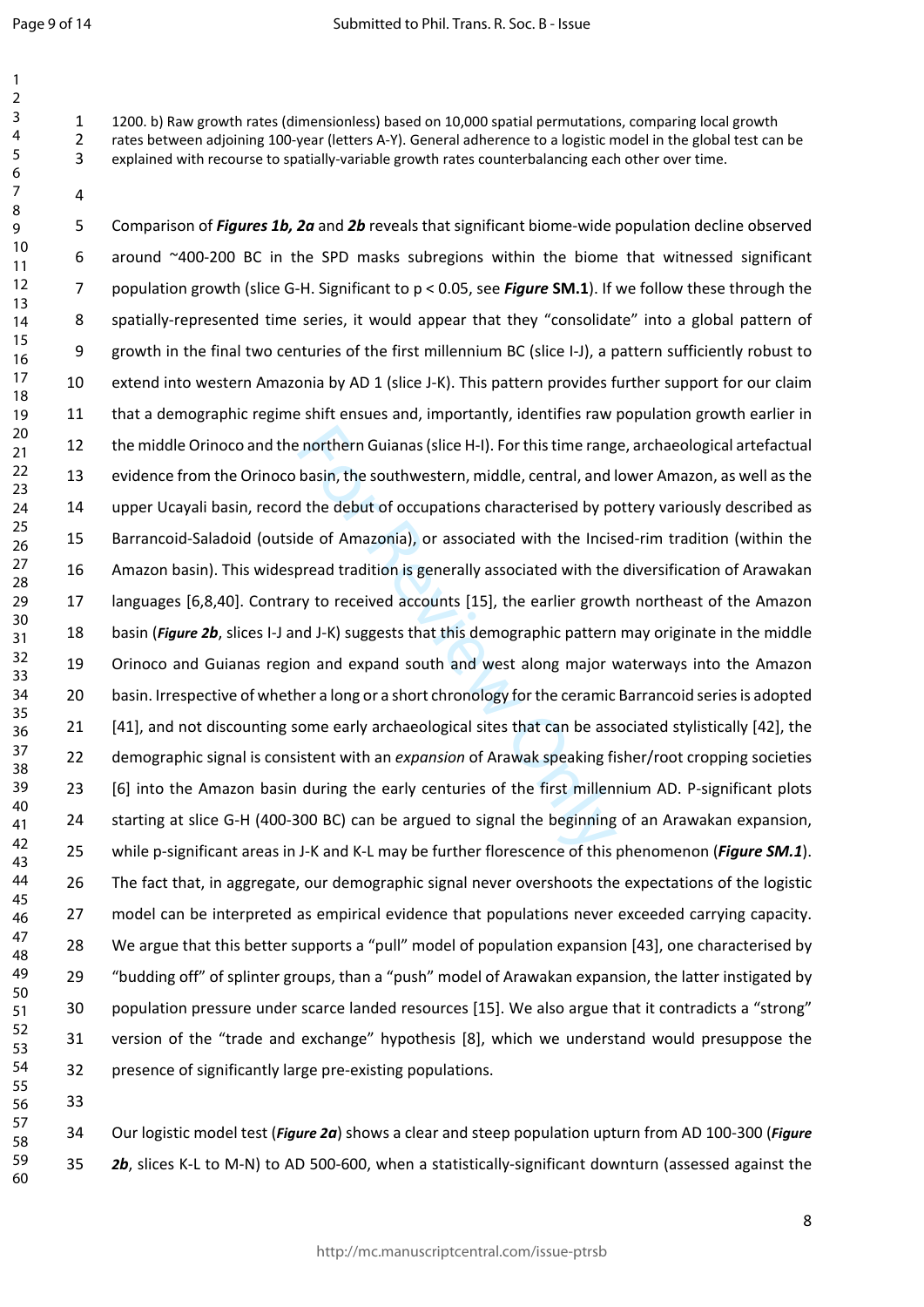mographic growth in the central and lower Amain<br>
in (slices P-Q & Q-R). This slowdown, howev<br>
d, possibly, the Orinoco basin. This contrast no<br>
son a biome-wide scale can be misleading, bu<br>
period of formation of Amazonian 1 logistic model) is observed (*[Figure 2](#page-8-0)b*, slices P-Q to Q-R). Note that this downturn is similarly recorded 2 as significant in our exponential model test **([Figure 1](#page-7-0)b**). For this time range, archaeological artefactual 3 evidence suggests the continuing evolution and inter-regional cross fertilisation of groups using 4 modelled-incised pottery in eastern Amazonia (consonant with a "weak" version of the "trade and 5 exchange" hypothesis [8]), alongside increasingly more frequent formation of small expanses of 6 Amazonian dark earths. Geographically (*[Figure 2](#page-8-0)b*), this period is marked by regionally heterogenous 7 growth rates, with a significant hot spot in the coastal Guianas. While populations are undoubtedly 8 growing over the course of the early half of the first millennium AD, the empirical SPD never exceeds 9 the confidence envelope, which again argues against suggestions of population reaching carrying 10 capacity. The downturn in our SPD towards AD 500-600 appears to be a function on an overall 11 reduction in the rate of demographic growth in the central and lower Amazon, as well as along the far 12 western part of our domain (slices P-Q & Q-R). This slowdown, however, appears reversed in the 13 Guianas, Madeira basin and, possibly, the Orinoco basin. This contrast not only emphasises how non-14 spatial aggregate measures on a biome-wide scale can be misleading, but also offers a demographic 15 perspective on the initial period of formation of Amazonian dark earths in eastern Amazonia: these 16 seem to form over a period of demographically expanding populations that is punctuated by a marked 17 but short-lived deceleration in regional growth rates.

19 Our logistic model test (*Figure 2***a**) highlights continued and sharp population growth starting from 20 ~600 AD and reaching up to AD 1200. Importantly (slice Q-R), both the middle Orinoco and the upper 21 Madeira show high grow rates before the central and lower Amazon, which records a lagged 22 significant growth thereafter (slice R-S). For the first time in the time series, and in contrast to the first 23 half of the first millennium AD, our SPD briefly exceeds the confidence envelope at the beginning of 24 the second millennium AD before stabilising (slices V-W to W-X) at a lower ceiling (*Figures 1b, 2a*). At 25 an aggregate level, we argue this can be interpreted as the reversal of a brisk pre-Columbian 26 demographic expansion that stabilised at carrying capacity at least three centuries prior to European 27 colonisation. Examined from the point of view of the archaeological record, it is relevant to highlight 28 that the largest expanses of Amazonian dark earths often contain higher frequencies of artefacts 29 associated with human occupations of this period [5]. This suggests, then, that the overall peak of 30 human activity leading to the formation of large expanses of Amazonian dark earths takes place in the 31 centuries around 1000 AD [44,45]. It is also worthy of note that this period epitomises the expansion 32 of both Arauquinoid/Incised-punctuate ceramic complexes (which are often associated with Carib 33 languages) and pottery of the Amazonian Polychrome tradition (which in western Amazonia can be 34 associated with Tupi-Guarani languages): both reach their apogee early during the second millennium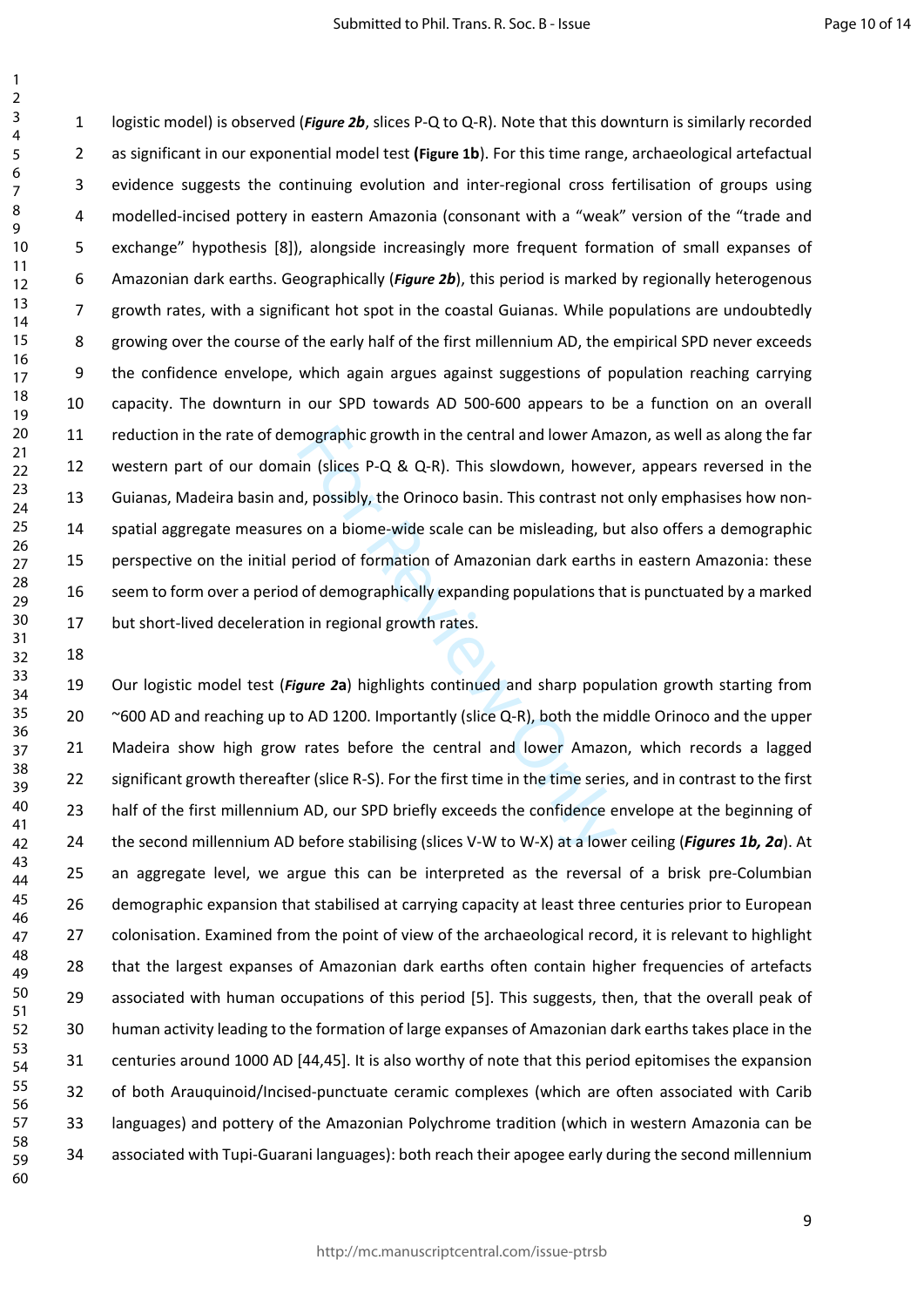$\mathbf{1}$ 

1 AD. That population growth in the Madeira region accelerates earlier than the middle Amazon can 2 lend support to suggestions of a southwestern origin for Amazonian Polychrome tradition groups [46], 3 although testing this hypothesis exceeds the scope of this paper. For the same overall period (slices 4 Q-R to U-V), a sharp upwards shift in population growth rates is observed in the westernmost portion 5 of the Amazon basin, which is consistent with an East to West expansion of Amazonian Polychrome 6 tradition people [47,48]. Similarly, the earlier increase in growth rates in the Guianas and Orinoco is 7 consistent with Arauquinoid/Incised-Punctuate occupations, associated with Carib speaking 8 communities, originating in the Middle Orinoco. This suggest fairly late and parallel processes of 9 linguistic diversification for separate language communities (Tupi-Guarani stock; Carib). In broad 10 terms, the subsequent period (AD 1200-1500) is characterised by a slowdown in biome-wide 11 population growth occupying the last two to three centuries before AD 1500, which in aggregate 12 suggests a stable population at carrying capacity leading up to the times of early European exploration 13 (but note some regions witnessed significant population growth, see *Figure* **SM.1**). The sharp final 14 drop in our SPD proxy is likely to be an outcome of archaeological sampling biases [22], compounded 15 by demographic decline and dispersal as Europeans enter the region.

#### 17 **Conclusion**

16

18

ing the last two to three centuries before A<br>
in at carrying capacity leading up to the times of<br>
the ssed significant population growth, see Figure of<br>
ely to be an outcome of archaeological samplif<br>
d dispersal as Europe 19 Our large sample size and use of Monte Carlo simulation methods makes us confident that the results 20 presented above represent a first-order approximation to indigenous population dynamics of the 21 Amazonian biome over the final 2,500 years of pre-Columbian history. Our approach offers a rigorous 22 alternative to watershed- or floodplain-focused discussions of indigenous population history, and also 23 side-steps the potentially problematic issue of only employing dates from cherry-picked cultural 24 phases. By choosing to examine the aggregate patterns derived from our SPD-based time series 25 against their geographical distribution, we are able to identify robust patterns that suggest a potential 26 ceiling to population growth was reached at around AD ~1200 AD. Inasmuch as changing regional 27 growth rates provide a reasonable proxy for productive capacity (i.e. centennial-scale variation in the 28 answer to the question of 'how many mouths can we feed'), our spatial analyses also provide a sharper 29 and more nuanced control of regional demographic fluctuations that are related to specific pre-30 Columbian livelihoods in the Amazonian biome. Indeed, despite overall adherence to logistic growth 31 (*[Figure 2](#page-8-0)* **a**), no single cluster of data points (*[Figure 2](#page-8-0) b*) shows sustained population growth throughout 32 the entire 2,500 years of our analysis, highlighting that specific food producing strategies may not have 33 been resilient at the scale of multiple centuries [12]. Lastly, our time-series analysis offers significant 34 spatial and temporal refinements to the demographic dimension of broad ceramic traditions and 58 59 60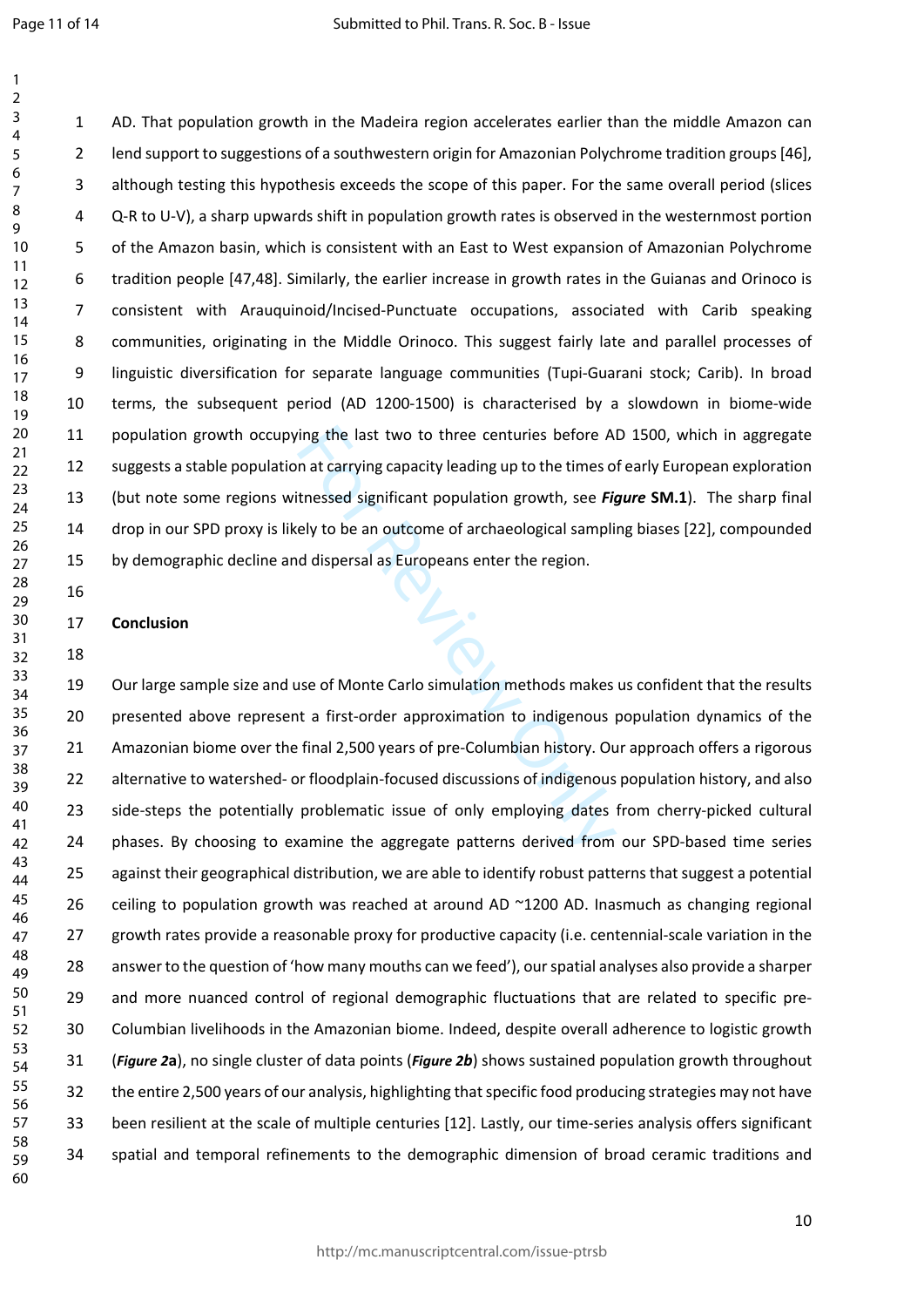1 potential association with language communities [5]. Specifically, our analyses strongly scaffold 2 suggestions that major events of diversification of three of the most significant language families of 3 the Amazonian biome took place as recently as the first millennium AD. Evidently, the trends we 4 identify are robust only against the present state of the aggregate radiocarbon dataset for our study 5 region. Future research will undoubtedly expand this dataset and potentially challenge the general 6 outlook we provide. More than offering answers, however, the results of our analysis posit questions 7 that we hope will encourage future research.

**Acknowledgments**

paysits who publish or make available online rad<br>pporters who have made possible archaeolog<br>collected. Without their research, analyses st<br>elistitute of Archaeology, UCL, José Oliver, v<br>rted continued work updating the R\_A 12 Special thanks to archaeologists who publish or make available online radiocarbon dates, as well as to 13 their collaborators and supporters who have made possible archaeological excavations from which 14 dated samples have been collected. Without their research, analyses such as presented here could 15 not be undertaken. At the Institute of Archaeology, UCL, José Oliver, Vinicius Honorato, and Lara 16 González Carretero supported continued work updating the R\_Amazon radiocarbon database. Our 17 special thanks to Stephen Shennan, Kevan Edinborough, Enrico Crema, Andrew Bevan, and Dorian 18 Fuller for substantive and methodological insights. We also appreciated the attention of our 19 colleagues and friends at the Amazonia INQUA/Landuse 6k (Barcelona 2016, Vancouver and Trinidad, 20 2017), and CROSSDEM (Tarragona, 2018) workshops, where we initially shared many of the ideas 21 presented herein. 

**References** 

 

- 
- 26 1. Arroyo-Kalin M. 2016 Landscaping, Landscape Legacies, and Landesque Capital in Pre-Columbian 27 Amazonia. In *The Oxford Handbook of Historical Ecology and Applied Archaeology* (eds Christian 28 Isendahl, Daryl Stump), pp. 1–24. Oxford: Oxford University Press. (doi: 29 10.1093/oxfordhb/9780199672691.013.16)
- 30 2. Clement CR, Denevan WM, Heckenberger MJ, Junqueira AB, Neves EG, Teixeira WG, Woods WI. 31 2015 The domestication of Amazonia before European conquest. *Proceedings of the Royal Society B* **282**, 20150813. (doi:10.1098/rspb.2015.0813)
- 33 3. Watling J, Mayle FE, Schaan D. 2018 Historical ecology, human niche construction and landscape 34 in pre-Columbian Amazonia: A case study of the geoglyph builders of Acre, Brazil. *Journal of Anthropological Archaeology* **50**, 128–139. (doi:10.1016/j.jaa.2018.05.001)
-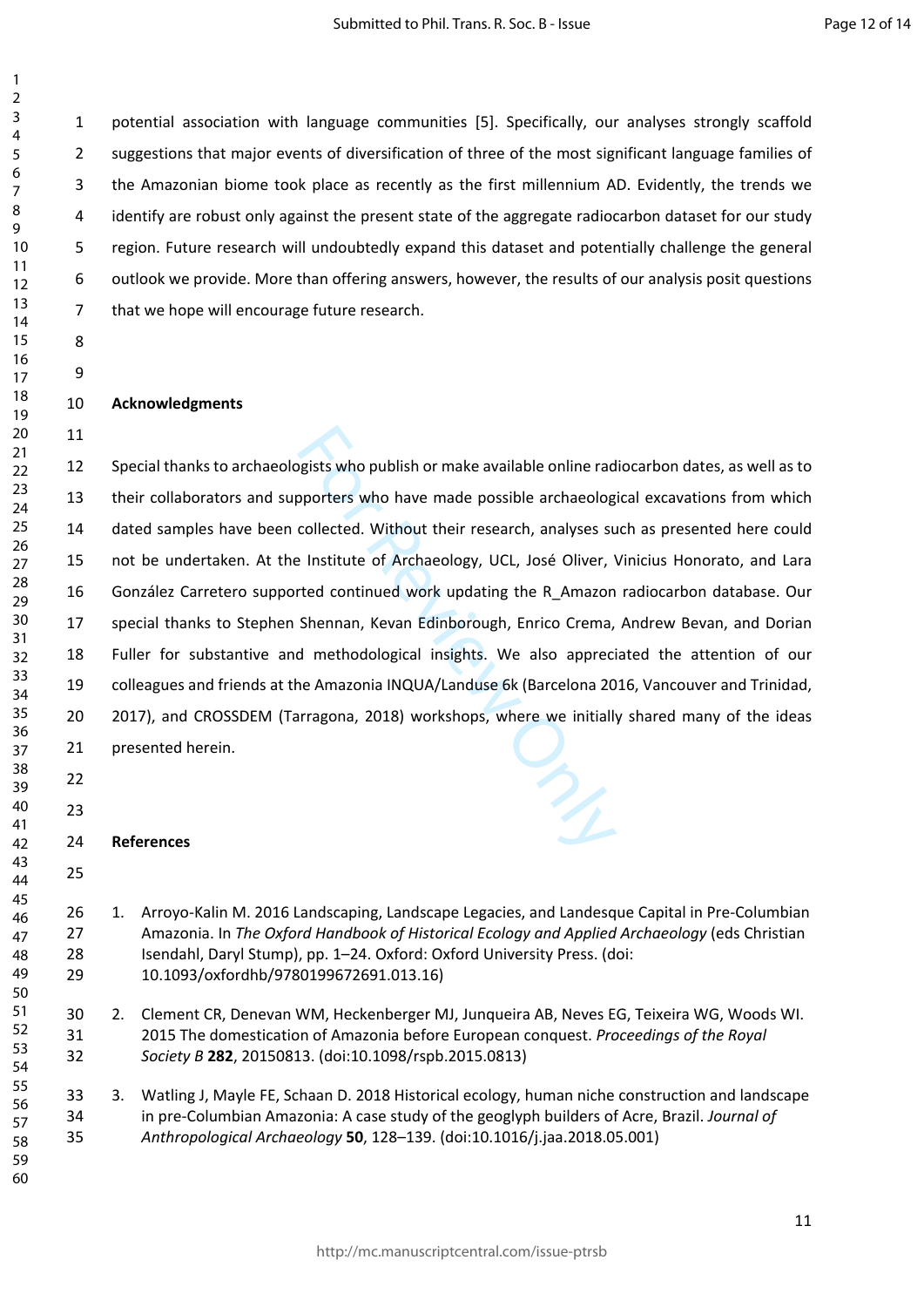$\mathbf{1}$ 

| 1        |                               |    |                                                                                                                                                                                             |
|----------|-------------------------------|----|---------------------------------------------------------------------------------------------------------------------------------------------------------------------------------------------|
| 2<br>3   |                               |    |                                                                                                                                                                                             |
| 4<br>5   | $\mathbf 1$<br>$\overline{2}$ |    | 4. Barreto C, Lima HP, Jaimes-Betancourt, C. 2016 Cerámicas arqueolôgicas da Amazônia: Rumo a<br>uma nova síntese. Belém: MPEG/IPHAN.                                                       |
| 6        | 3                             | 5. | Neves EG. 2011 Archaeological Cultures and Past identities in the pre-Colonial Central Amazon.                                                                                              |
| 7<br>8   | 4                             |    | In Ethnicity in Ancient Amazonia (eds Alf Hornborg, JD Hill), pp. 31-56. Boulder: University Press                                                                                          |
| 9        | 5                             |    | of Colorado.                                                                                                                                                                                |
| 10       |                               |    |                                                                                                                                                                                             |
| 11<br>12 | 6<br>7                        | 6. | Heckenberger MJ. 2002 Rethinking the Arawakan diaspora: hierarchy, regionality and the<br>Amazonian Formative. In Comparative Arawakan Histories: Rethinking Language Family and            |
| 13       | 8                             |    | Culture Area in Amazonia (eds Jonathan David Hill, F Santos-Granero), pp. 99-122. Chicago:                                                                                                  |
| 14<br>15 | 9                             |    | University of Illinois Press.                                                                                                                                                               |
| 16       | 10                            | 7. | Muysken P et al. 2014 The languages of South America: deep families, areal relationships, and                                                                                               |
| 17<br>18 | 11                            |    | language contact. In The Native Languages of South America: Origins, Development, Typology                                                                                                  |
| 19       | 12                            |    | (eds L O'Connor, P Muysken), pp. 299-322. Cambridge: Cambridge University Press.                                                                                                            |
| 20       |                               |    |                                                                                                                                                                                             |
| 21       | 13<br>14                      | 8. | Hornborg A. 2005 Ethnogenesis, regional integration, and ecology in prehistoric Amazonia:<br>toward a system perspective. Current Anthropology 46, 589-620. (doi: 10.1086/431530)           |
| 22<br>23 |                               |    |                                                                                                                                                                                             |
| 24       | 15                            | 9. | Arroyo-Kalin M. 2010 The Amazonian Formative: crop domestication and anthropogenic soils.                                                                                                   |
| 25       | 16                            |    | Diversity 2, 473-504. (doi: 10.3390/d2040473)                                                                                                                                               |
| 26       |                               |    |                                                                                                                                                                                             |
| 27<br>28 | 17                            |    | 10. Fausto C, Neves EG. 2018 Was there ever a Neolithic in the Neotropics? Plant familiarisation and                                                                                        |
| 29       | 18                            |    | biodiversity in the Amazon. Antiquity 92, 1604-1618. (doi:10.15184/aqy.2018.157)                                                                                                            |
| 30       | 19                            |    | 11. Iriarte J, Dickau R. 2012 As culturas do milho? Arqueobotânica de las sociedades hidráulicas das                                                                                        |
| 31<br>32 | 20                            |    | terras baixas sul-americanas. Amazônica 4, 30-58. (doi: 10.18542/amazonica.v4i1.879)                                                                                                        |
| 33<br>34 | 21                            |    | 12. de Souza JG et al. 2019 Climate change and cultural resilience in late pre-Columbian Amazonia.                                                                                          |
| 35       | 22                            |    | Nature Ecology & Evolution 3, 1007-1017. (doi:10.1038/s41559-019-0924-0)                                                                                                                    |
| 36       |                               |    |                                                                                                                                                                                             |
| 37       | 23                            |    | 13. Maezumi SY et al. 2018 The legacy of 4,500 years of polyculture agroforestry in the eastern                                                                                             |
| 38<br>39 | 24                            |    | Amazon. Nature Plants 4, 540-547. (doi:10.1038/s41477-018-0205-y)                                                                                                                           |
| 40       | 25                            |    | 14. Denevan WM. 2014 Estimating Amazonian Indian Numbers in 1492. Journal of Latin American                                                                                                 |
| 41       | 26                            |    | Geography 13, 207-221. (doi: 10.1353/lag.2014.0036)                                                                                                                                         |
| 42<br>43 |                               |    |                                                                                                                                                                                             |
| 44       | 27                            |    | 15. Lathrap DW. 1970 The Upper Amazon. Southampton: Thames & Hudson.                                                                                                                        |
| 45       | 28                            |    | 16. Meggers BJ. 1971 Amazonia: Man and Culture in a Counterfeit Paradise. Washington:                                                                                                       |
| 46       | 29                            |    | Smithsonian Institution Press.                                                                                                                                                              |
| 47<br>48 |                               |    |                                                                                                                                                                                             |
| 49       | 30                            |    | 17. Heckenberger MJ, Neves EG. 2009 Amazonian Archaeology. Annual Review of Anthropology 38,                                                                                                |
| 50       | 31                            |    | 251-266. (doi: 10.1146/annurev-anthro-091908-164310)                                                                                                                                        |
| 51       |                               |    |                                                                                                                                                                                             |
| 52<br>53 | 32<br>33                      |    | 18. Dull RA, Nevle RJ, Woods WI, Bird DK, Avnery S, Denevan WM. 2010 The Columbian Encounter<br>and the Little Ice Age: Abrupt Land Use Change, Fire, and Greenhouse Forcing. Annals of the |
| 54       | 34                            |    | Association of American Geographers 100, 755-771. (doi: 10.1080/00045608.2010.502432)                                                                                                       |
| 55       |                               |    |                                                                                                                                                                                             |
| 56       | 35                            |    | 19. Koch A, Brierley C, Maslin MM, Lewis SL. 2019 Earth system impacts of the European arrival and                                                                                          |
| 57<br>58 | 36                            |    | Great Dying in the Americas after 1492. Quaternary Science Reviews 207, 13-36. (doi:                                                                                                        |
| 59       | 37                            |    | 10.1016/j.quascirev.2018.12.004)                                                                                                                                                            |
| 60       |                               |    |                                                                                                                                                                                             |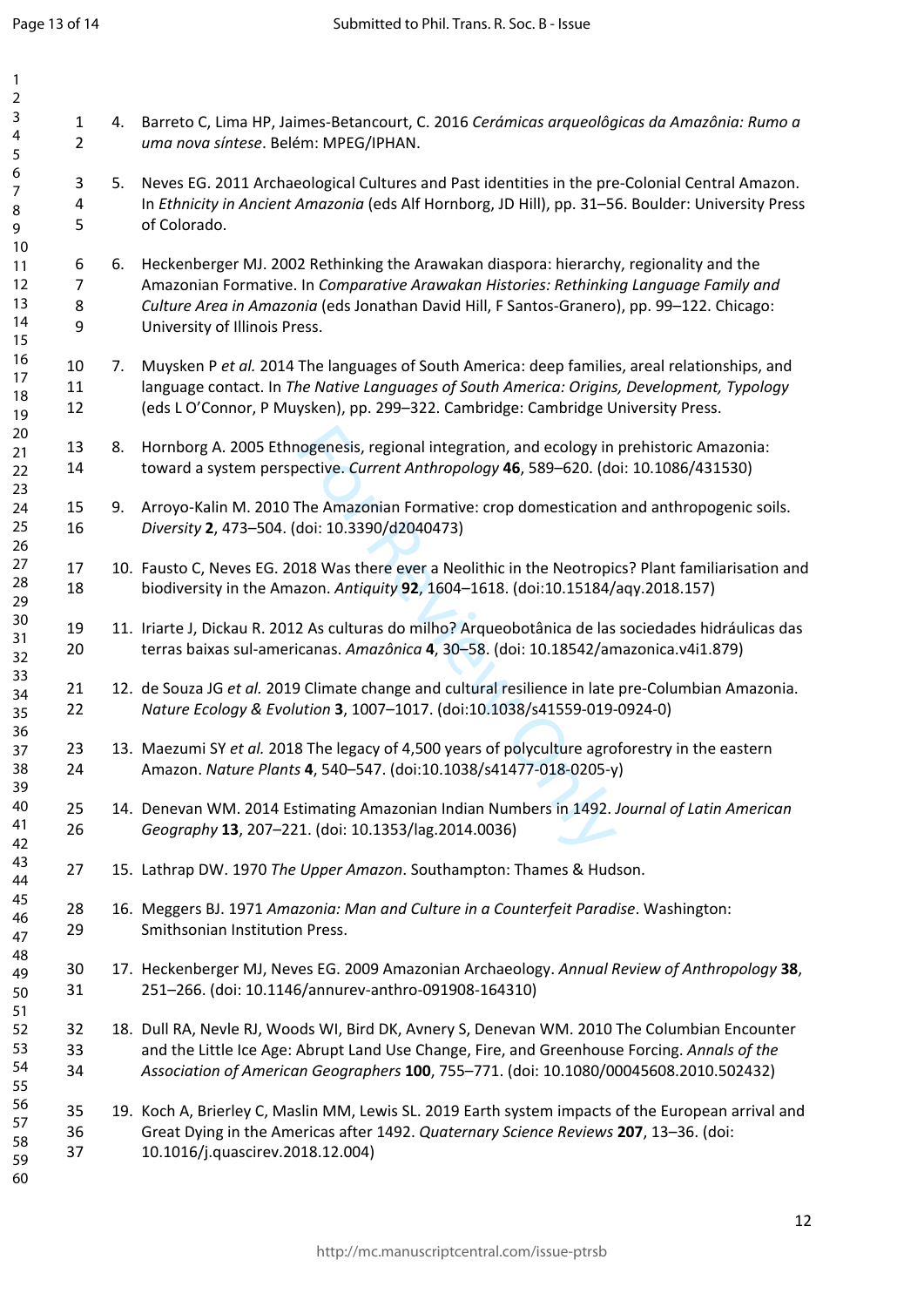| 3<br>$\overline{\mathbf{4}}$<br>5 | $\mathbf 1$<br>$\overline{2}$  | 20. Arroyo-Kalin M. 2017 Human Niche Construction and Population Growth in Pre-Columbian<br>Amazonia. Archaeology International 20, 122-136. (doi: 10.5334/ai.367)                             |
|-----------------------------------|--------------------------------|------------------------------------------------------------------------------------------------------------------------------------------------------------------------------------------------|
| 6<br>$\boldsymbol{7}$<br>8        | $\ensuremath{\mathsf{3}}$<br>4 | 21. McMichael, Crystal N.H, Bush, Mark B. 2019 Spatiotemporal patterns of pre-Columbian people<br>in Amazonia. Quaternary Research 152, 1-17. (doi: 10.1017/qua.2018.152)                      |
| 9<br>$10$<br>11                   | $\mathsf S$<br>6               | 22. Riris P. 2019 Sparse Radiocarbon Data Confound Culture-Climate Links in Late Pre-Columbian<br>Amazonia. Quaternary 2, 33. (doi: 10.3390/quat2040033)                                       |
| 12<br>13<br>14                    | $\overline{7}$<br>8            | 23. Shennan S, Downey SS, Timpson A, Edinborough K, Colledge S, Kerig T, Manning K, Thomas MG.<br>2013 Regional population collapse followed initial agriculture booms in mid-Holocene Europe. |
| 15<br>16                          | 9                              | Nature Communications 4, 2486. (doi: 10.1038/ncomms3486)                                                                                                                                       |
| 17<br>18                          | 10                             | 24. Bevan A, Colledge S, Fuller D, Fyfe R, Shennan S, Stevens C. 2017 Holocene fluctuations in                                                                                                 |
| 19                                | 11                             | human population demonstrate repeated links to food production and climate. Proceedings of                                                                                                     |
| 20<br>21                          | 12<br>13                       | the National Academy of Sciences of the United States of America 114, E10524. (doi:<br>10.1073/pnas.1709190114)                                                                                |
| 22<br>23                          | 14                             | 25. Timpson A, Colledge S, Crema E, Edinborough K, Kerig T, Manning K, Thomas MG, Shennan S.                                                                                                   |
| 24                                | 15                             | 2014 Reconstructing regional population fluctuations in the European Neolithic using                                                                                                           |
| 25                                | 16                             | radiocarbon dates: a new case-study using an improved method. Journal of Archaeological                                                                                                        |
| 26<br>27                          | 17                             | Science 52, 549-557. (doi: 10.1016/j.jas.2014.08.011)                                                                                                                                          |
| 28                                | 18                             | 26. Edinborough K, Porčić M, Martindale A, Brown TJ, Supernant K, Ames KM. 2017 Radiocarbon                                                                                                    |
| 29<br>30                          | 19                             | test for demographic events in written and oral history. Proceedings of the National Academy of                                                                                                |
| 31<br>32                          | 20                             | Sciences of the United States of America 114, 12436. (doi: 10.1073/pnas.1713012114)                                                                                                            |
| 33<br>34<br>35                    | 21<br>22                       | 27. Riris P, Arroyo-Kalin M. 2019 Widespread population decline in South America correlates with<br>mid-Holocene climate change. Scientific Reports 9, 6850. (doi: 10.1038/s41598-019-43086-w) |
| 36<br>37                          | 23<br>24                       | 28. Goldberg A, Mychajliw AM, Hadly EA. 2016 Post-invasion demography of prehistoric humans in<br>South America. Nature 532, 232-235. (doi: 10.1038/nature17176)                               |
| 38<br>39<br>40                    | 25<br>26                       | 29. Balée W, Erickson CL. 2006 Time and Complexity in Historical Ecology. New York: Columbia<br>University Press.                                                                              |
| 41<br>42                          |                                |                                                                                                                                                                                                |
| 43<br>44                          | 27<br>28                       | 30. Bevan AW, Enrico Crema. 2020 rcarbon v1.3.1 : Methods for calibrating and analysing<br>radiocarbon dates. (https://github.com/ahb108/rcarbon)                                              |
| 45<br>46                          | 29                             | 31. Marsh EJ, Bruno MC, Fritz SC, Baker P, Capriles JM, Hastorf CA. 2018 IntCal, SHCal, or a Mixed                                                                                             |
| 47                                | 30                             | Curve? Choosing a 14C Calibration Curve for Archaeological and Paleoenvironmental Records                                                                                                      |
| 48<br>49                          | 31                             | from Tropical South America. Radiocarbon 60, 925-940. (doi:10.1017/RDC.2018.16)                                                                                                                |
| 50                                | 32                             | 32. Reimer PJ et al. 2013 IntCal13 and Marine13 Radiocarbon Age Calibration Curves 0-50,000 Years                                                                                              |
| 51<br>52                          | 33                             | cal BP. Radiocarbon 55, 1869-1887. (doi:10.2458/azu_js_rc.55.16947)                                                                                                                            |
| 53<br>54<br>55                    | 34<br>35                       | 33. Hogg AG et al. 2013 SHCal13 Southern Hemisphere Calibration, 0-50,000 Years cal BP.<br>Radiocarbon 55, 1889-1903. (doi:10.2458/azu_js_rc.55.16783)                                         |
| 56<br>57<br>58<br>59<br>60        | 36<br>37                       | 34. Weninger B, Clare L, Jöris O, Jung R, Edinborough K. 2015 Quantum theory of radiocarbon<br>calibration. World Archaeology 47, 543-566. (doi:10.1080/00438243.2015.1064022)                 |